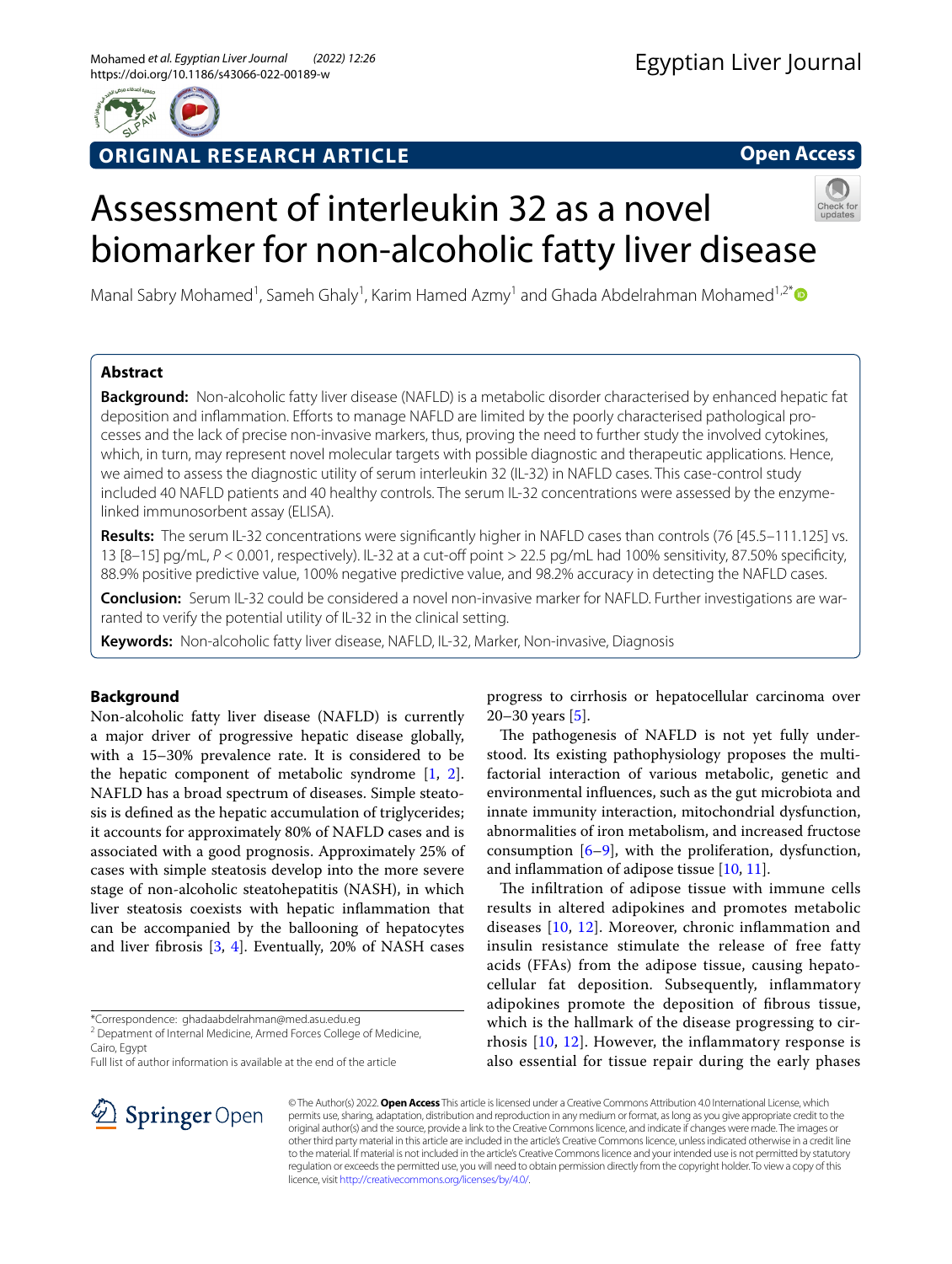of hepatic damage  $[13]$  $[13]$  $[13]$ . This dual aspect of the inflammatory system may be an interesting target in the management of NAFLD. For example, interleukins such as IL-6, IL-8, IL-12, IL-18, and IL-34 have been shown to play a part in NAFLD disease [[14–](#page-5-11)[18](#page-5-12)].

Among several infammatory biomarkers linked to obesity and NAFLD, IL-32 is evolving as a main regulator of obesity-driven infammation and lipotoxicity. IL-32 was initially discovered in 2005 [\[19](#page-5-13)]. Formerly, it was recognised as NK4, a transcript produced after activating natural killer (NK) and T cells by IL-2 and mitogens, respectively  $[20, 21]$  $[20, 21]$  $[20, 21]$  $[20, 21]$  $[20, 21]$ . The IL-32 gene exists only in humans on chromosome 16p13.3. It has a full length of approximately 1.2 kbp and comprises eight small exons. IL-32 has nine isoforms which have diferent and sometimes opposing functions [\[22](#page-6-1), [23](#page-6-2)].

There is still controversy regarding IL-32 localisation in and secretion from cells [\[22\]](#page-6-1). It is found mainly intracellularly [\[24](#page-6-3)]. It has been observed that IL-32 is localised in the cytoplasm and nucleus of Leishmaniainfected macrophages, the endoplasmic reticulum of endothelial cells [\[24](#page-6-3), [25](#page-6-4)], the Golgi compartment [[26\]](#page-6-5), and in the mitochondria of breast cancer cells [[27\]](#page-6-6). IL-32 has also been found to colocalise with lysosomes [[28](#page-6-7)]. IL-32 has also been observed in the supernatant of activated cells, suggesting that IL-32 is secreted or released from cells [[29\]](#page-6-8). Owing to its localisation in the Golgi compartment, IL-32 may also be secreted across the endoplasmic reticulum-Golgi pathway [[26\]](#page-6-5). However, the secretory path of IL-32 has not been defned in detail nor has a cognate receptor of IL-32 been discovered; the most closely related receptor is the proteinase 3-proteinase activated receptor 2 axis [[30\]](#page-6-9). Consequently, thorough research should be performed to identify the localisation and secretion of IL-32.

IL-32 is expressed in several human tissues, but it is more prominent in immune cells (such as NK cells, macrophages, monocytes, and T cells) than in non-immune cells (such as epithelial cells, endothelial cells, mesenchymal stromal cells, fbroblasts, and hepatocytes) [[21](#page-6-0), [29,](#page-6-8) [31\]](#page-6-10). IL-32 expression is also seen in various cancer cell lines [\[21](#page-6-0), [23](#page-6-2), [26,](#page-6-5) [32](#page-6-11)]. Although IL-32 can be expressed in normal circumstances, IL-32 expression is robustly stimulated in reaction to the proinfammatory cytokines [\[28](#page-6-7), [33](#page-6-12)], infections [\[28](#page-6-7), [34\]](#page-6-13), oxidative stress responses [[35](#page-6-14)], and various disorders such as type 2 diabetes [\[36](#page-6-15)], allergic rhinitis [[37\]](#page-6-16), chronic obstructive pulmonary disease [\[38\]](#page-6-17), atopic dermatitis [\[25](#page-6-4)], systemic lupus erythematosus [\[39](#page-6-18)], and rheumatoid arthritis [[40\]](#page-6-19). Regarding hepatic diseases, IL-32 is upregulated in hepatitis C and B viral infections and NAFLD and is also associated with the severity of hepatic disease [[41](#page-6-20)[–45](#page-6-21)].

IL-32 exhibits several biological activities including monocyte diferentiation and stimulation of pro/antiinfammatory cytokines as tumour necrosis factor-α (TNF $\alpha$ ) and the activation of nuclear factor kappa (NFκB) signalling pathways [[19,](#page-5-13) [22](#page-6-1)]. Conversely, TNFα and interferon γ (IFNγ) have been found to stimulate IL-32 secretion in various pathological conditions [[46](#page-6-22), [47](#page-6-23)]. Notably, the mutual positive transcription between IL-32 and TNFα triggered a low-grade infammation in lipid-storing organs through the enhanced expression of proinfammatory cytokines such as IL-1b, IL-6, and IL-10, whereas IL-32 silencing yielded opposite efects [[48\]](#page-6-24). However, other reports have shown IL-32 to have the opposite function by stimulating anti-infammatory cytokines such as IL-10 and immunosuppressive molecules such as Indoleamine 2, 3-dioxygenase in immune cells [[49\]](#page-6-25).

The function of IL-32 in metabolic conditions is unclear. It may be initially upregulated as a protective response against the accumulation of FFAs. Additionally, the overexpression of IL-32 in HepG2 cells resulted in reduced intracellular fat accumulation, whereas shRNA knockdown of IL-32 enhanced fat accumulation. However, over time, the proinfammatory impacts of IL-32 and its infuences on insulin resistance could play an essential part in the pathogenesis of metabolic syndrome [[45,](#page-6-21) [50](#page-7-0), [51\]](#page-7-1).

A variety of mechanisms have been proposed to ascertain the role of IL-32 in lipid metabolism. IL-32 promoters have binding locations for fatty acid-responsive transcription factors, which are upregulated during lipotoxicity [[44\]](#page-6-26). IL-32 has been linked to endothelial infammation in response to the postprandial increase in FFAs [[52\]](#page-7-2). In addition, it has a role in regulating the intracellular content of lipids by modulating cholesterol efflux [[53,](#page-7-3) [54](#page-7-4)]. Moreover, a positive association between IL-32 mRNA and the lipid regulatory receptor liver X receptor α (LXRα), the lipid transporters ATP-binding cassette subfamily A member 1 (ABCA1), ATP-binding cassette subfamily G member 1 (ABCG1), and the fatty acid carrier ApoA1 in primary liver cells has been detected [\[31](#page-6-10)]. Hence, we aimed to estimate the serum IL-32 concentrations in NAFLD cases and assess its diagnostic performance for the detection of NAFLD.

# **Methods**

This case-control study included 40 NAFLD cases and 40 healthy controls, who were recruited from the Internal Medicine and Hepatology outpatient clinics at Ain Shams University Hospitals, Cairo, Egypt, from March 2020 to March 2021. Exclusion criteria were viral hepatitis, autoimmune liver diseases, metabolic liver diseases (hemochromatosis, Wilson's disease, alpha-1-antitrypsin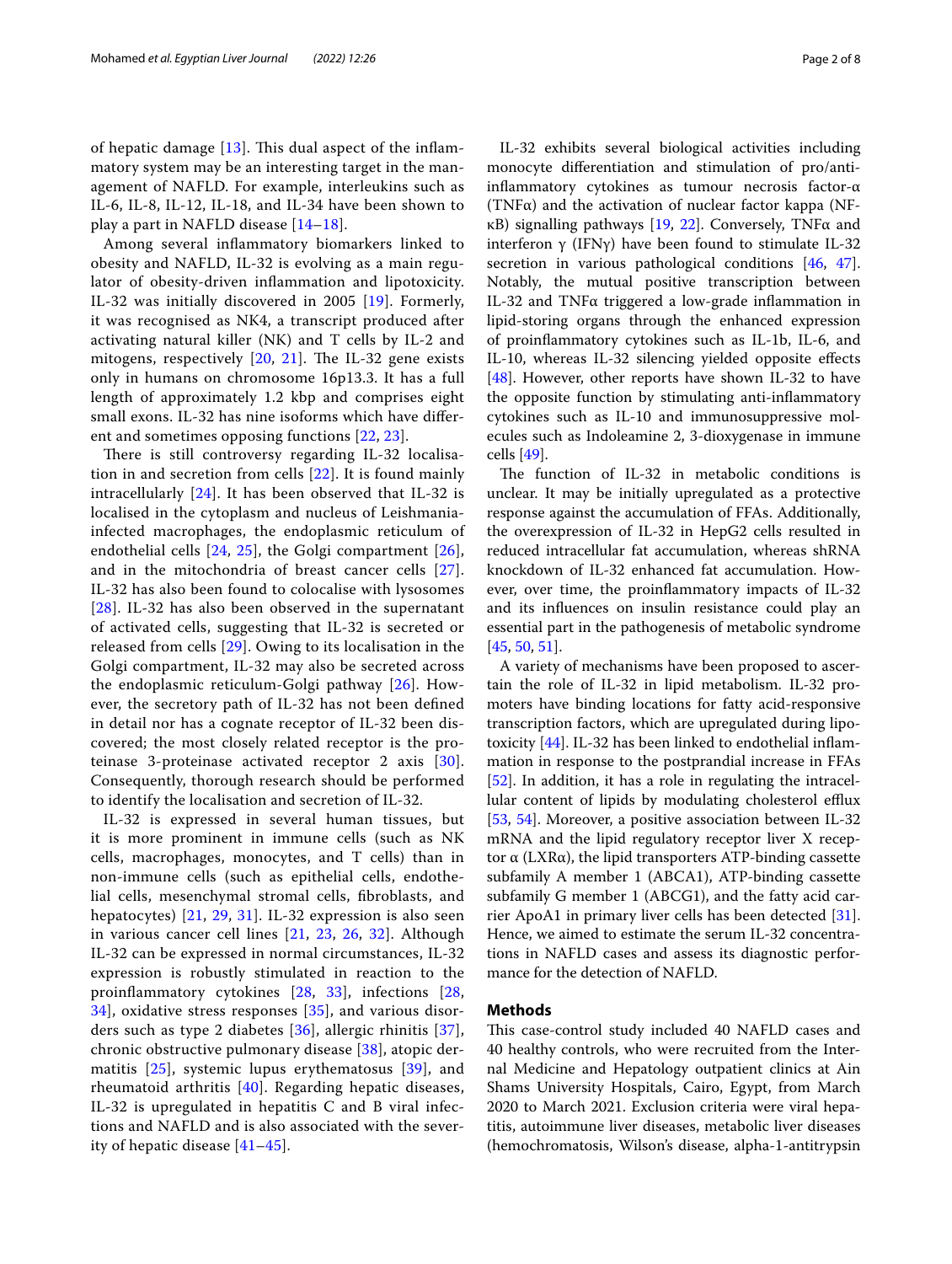deficiency, and cystic fibrosis), alcoholic liver disease (quantity of ethanol consumption  $> 20$  g/day for females and  $>$  30 g/day for males), concurrent infections, and concomitant conditions causing secondary steatohepatitis, such as endocrine disorders, primary dyslipidaemia, or malnutrition.

All the participants underwent a detailed medical history, physical examination, laboratory investigations, and ultrasonography [[55\]](#page-7-5). Ultrasonography was performed for the diagnosis of NAFLD  $[55]$  $[55]$ . The indices of the fatty liver index (FLI) [[56\]](#page-7-6) and NAFLD fbrosis score were calculated as reported previously [\[57](#page-7-7)]. According to Bedogni et al., the FLI ranges from 0 to 100; NAFLD is ruled out by an FLI <30 and confirmed with an FLI  $\geq$ 60 [[56\]](#page-7-6). According to Angulo P et al., NAFLD score  $\lt$  - $1.455 = F0-F2$ , NAFLD score  $- 1.455 - 0.675 =$  indeterminate score, NAFLD score  $> 0.675 = F3-F4$  [\[57](#page-7-7)].

Serum IL-32 was measured by the human IL-32 enzyme-linked immunosorbent assay (ELISA) kit (MyBioSource, CA, USA, Cat. No: MBS029816). The detection range =  $12.5-400$  pg/mL, sensitivity = 2.0 pg/mL, and intra- and inter-assay precision were less than 15%.

The study protocol followed the Declaration of Helsinki ethical guidelines. The study was certified by the Ethical Committee of the Faculty of Medicine, Ain Shams University (FWA 000017585). An informed written approval was gained from all the participants prior to their inclusion in the research.

## **Statistical analysis**

All the results were analysed using SPSS Statistics for Windows, v. 25.0 (Armonk, NY: IBM Corp.). Variables were shown as frequency and percentages for categorical variables, mean and standard deviation for parametric numerical variables, and median (interquartile range) for non-parametric numerical variables. The Student *t*-test, Mann-Whitney test, chi-square test, and Fisher's exact test were used when appropriate. Correlation analyses between serum IL-32 levels and other variables were performed using Spearman's rho. A receiver-operating characteristics (ROC) curve analysis was applied to evaluate the diagnostic accuracy of IL-32 for the diferentiation of NAFLD patients. A two-tailed *P* < 0.05 was considered signifcant.

## **Results**

This study included 40 NAFLD cases with a mean age of  $49.40 \pm 12.01$  years, 67.50% of whom were females, and 40 healthy controls with a mean age of  $45.66 \pm 10.33$ years, 47.50% of whom were females (Table [1\)](#page-3-0).

Serum IL-32 concentrations were signifcantly higher in the NAFLD cases than controls (76 [45.5–111.125] vs. 13 [8–15] pg/mL, *P* < 0.001, respectively; Table [1](#page-3-0) and Fig. [1\)](#page-3-1). Serum IL-32 levels did not difer between NAFLD patients with regard to gender, smoking, co-existing hypertension, FLI scores, or NAFLD fbrosis scores (*P*  $\geq$  0.05; Table [2\)](#page-3-2). Serum IL-32 levels correlated only with albumin levels ( $P = 0.029$ ; Table [3\)](#page-4-0). Fatty liver index and NAFLD fbrosis score of all participants are shown in Tables [4](#page-4-1) and [5](#page-4-2). IL-32 at a cut-off point  $> 22.5$  pg/mL had 100% sensitivity, 87.50% specifcity, 88.9% positive predictive value (PPV), 100% negative predictive value (NPV), and 98.2% accuracy for the diferentiation of NAFLD cases (Table [6,](#page-4-3) Fig. [2](#page-4-4)).

There were statistically significant differences between the NAFLD cases and controls with regard to co-existing hypertension, weight, body mass index, waist circumference, aspartate aminotransferase (AST), alanine aminotransferase (ALT), albumin, triglycerides, cholesterol, high-density lipoprotein, low-density lipoprotein, FLI scores, and NAFLD fbrosis scores (*P* < 0.001; Table [1](#page-3-0)).

#### **Discussion**

At present, liver biopsy remains the favoured method for evaluating the degree of hepatic necro-infammation and fbrosis in NAFLD cases. However, this invasive procedure has multiple drawbacks including the high cost, the limited representation of the total liver mass, intra- and interobserver inconsistency, and post-procedural complications  $[58]$  $[58]$ . These drawbacks prevent the liver biopsy from being a tool for successive disease evaluation in clinical practice. Alternatively, numerous non-invasive laboratory and imaging methods have been proposed as more appropriate for frst-line investigations [[59](#page-7-9)[–61](#page-7-10)]. However, the present non-invasive methods lack sufficient sensitivity and specificity. Therefore, innovative strategies are being considered for biomarker discovery and therapeutic target identifcation, focussing not only on the extent of hepatic fbrosis but also on hepatic infammation, which represents one other critical part of hepatic disease pathology [[62](#page-7-11), [63\]](#page-7-12).

According to the current literature, there is an associa-tion between IL-32 and obesity-linked inflammation [[44](#page-6-26), [46\]](#page-6-22). Furthermore, IL-32 expression increased in visceral adipocytes subjected to infammatory stimuli as hypoxia, lipopolysaccharide, and TNF-α. In addition, IL-32 triggered the expression of infammatory biomarkers in these cells [[46\]](#page-6-22). Serum IL-32 concentrations were also increased in type 2 diabetes and correlated with body mass and fasting blood glucose [[36\]](#page-6-15) and decreased after bariatric surgery  $[48]$  $[48]$ . Therefore, further investigations are essential to determine whether IL-32 is a possible biomarker for NAFLD.

In the current study, we observed signifcantly higher serum IL-32 concentrations in the NAFLD cases than in the controls. Moreover, serum IL-32 had a reliable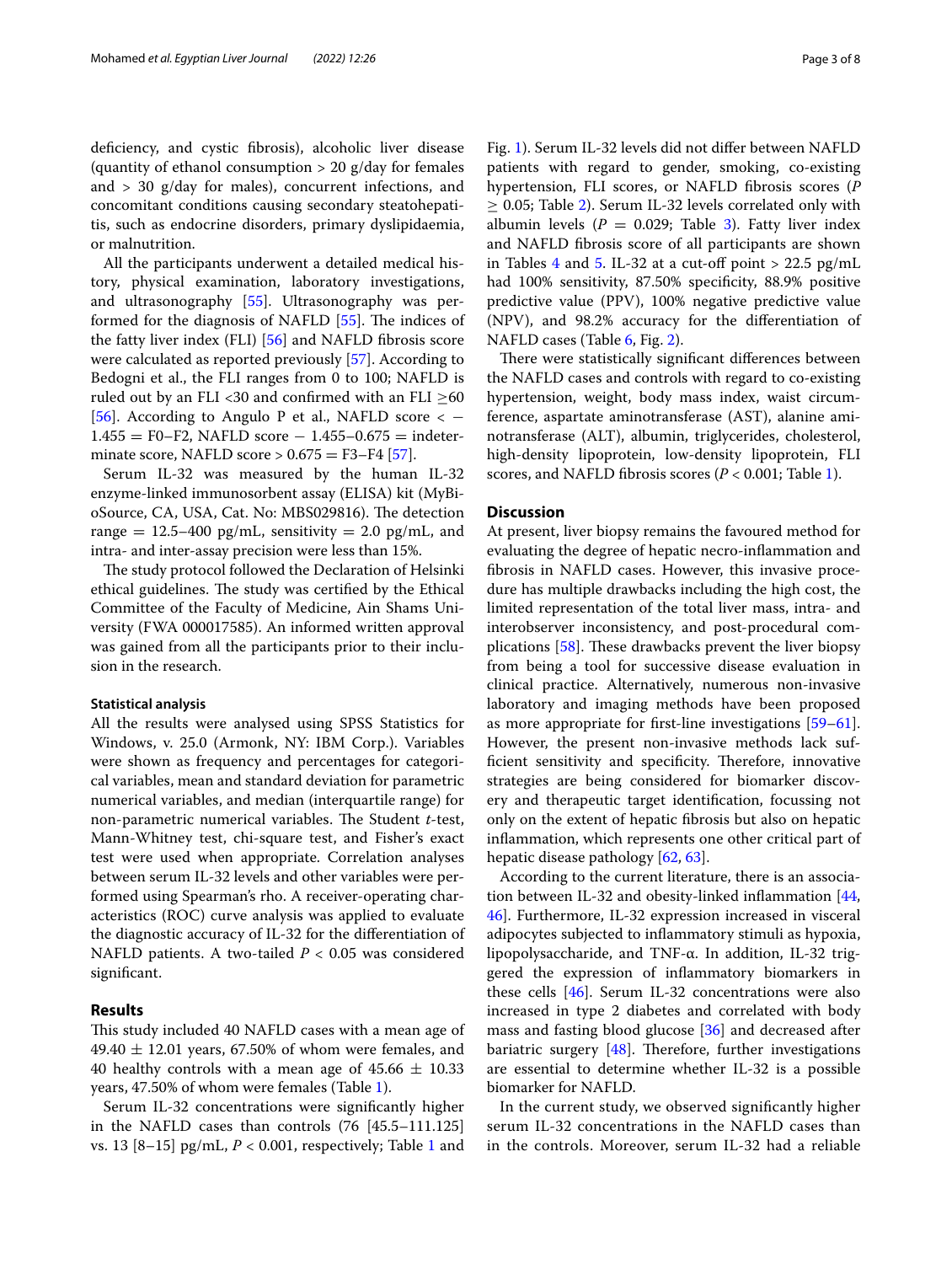|                                     | <b>NAFLD</b> cases | <b>Controls</b>    | P value |
|-------------------------------------|--------------------|--------------------|---------|
| Age (years)                         | $49.40 \pm 12.01$  | $45.66 \pm 10.33$  | 0.140   |
| Sex                                 |                    |                    |         |
| Male                                | 13 (32.50%)        | 21 (52.50%)        | 0.070   |
| Female                              | 27 (67.50%)        | 19 (47.50%)        |         |
| Special habits                      |                    |                    |         |
| Non-smoker                          | 30 (75.00%)        | 32 (80.00%)        | 0.592   |
| Smoker                              | 10 (25.00%)        | 8 (20.00%)         |         |
| Hypertension                        |                    |                    |         |
| <b>No</b>                           | 25 (62.5%)         | 40 (100%)          | < 0.001 |
| Yes                                 | 15 (37.5%)         | $0(0.00\%)$        |         |
| Weight (kg)                         | $93.96 \pm 12.64$  | 72.02 ± 7.37       | < 0.001 |
| Height (cm)                         | $165.16 \pm 4.69$  | $167.50 \pm 6.67$  | 0.074   |
| Body mass index                     | $34.31 \pm 4.03$   | $25.70 \pm 2.53$   | < 0.001 |
| Waist (cm)                          | $98.10 \pm 10.76$  | $78.12 \pm 4.65$   | < 0.001 |
| Interleukin 32 serum levels (pg/mL) | 76 (45.5-111.125)  | $13(8-15)$         | < 0.001 |
| Aspartate aminotransferase IU/L     | $52.05 \pm 12.44$  | $28.72 \pm 5.58$   | < 0.001 |
| Alanine aminotransferase IU/L       | $60.35 \pm 16.92$  | $33.17 \pm 4.42$   | < 0.001 |
| Total bilirubin mg/dL               | $0.67 \pm 0.29$    | $0.72 \pm 0.26$    | 0.451   |
| Albumin g/dL                        | $3.55 \pm 0.42$    | $4.26 \pm 0.45$    | < 0.001 |
| Total glycerides mg/dL              | $210.85 \pm 23.74$ | $131.80 \pm 14.60$ | < 0.001 |
| Total cholesterol mg/dL             | $230.32 \pm 25.97$ | 170.70 ± 17.53     | < 0.001 |
| High-density lipoprotein mg/dL      | $29.17 \pm 3.56$   | $37.15 \pm 6.26$   | < 0.001 |
| Low-density lipoprotein mg/dL       | $160.65 \pm 25.93$ | $106.25 \pm 19.03$ | < 0.001 |

# <span id="page-3-0"></span>**Table 1** Demographic and clinical characteristics of all participants

Variables were shown as frequency and percentages for categorical variables, mean and standard deviation for parametric numerical variables, and median (interquartile range) for non-parametric numerical variables



|                      |               | Interleukin 32<br>concentration (pg/<br>mL) |                     | p value |  |
|----------------------|---------------|---------------------------------------------|---------------------|---------|--|
|                      |               | n                                           | Median (IQR)        |         |  |
| Sex                  | Male          | 13                                          | 76 (49.75 - 99.5)   | 0.942   |  |
|                      | Female        | 27                                          | 76 (40-120)         |         |  |
| Special habits       | Non-smoker    | 30                                          | 76 (39.37 - 123.75) | 0.766   |  |
|                      | Smoker        | 10                                          | 76 (65.62 – 108.37) |         |  |
| Hypertension         | Nο            | 25                                          | 82 (56.75 - 13)     | 0.678   |  |
|                      | Yes           | 15                                          | 69 (45.5 - 191.87)  |         |  |
| Fatty liver index    | Indeterminate | 7                                           | 76 (67.5 - 200.5)   | 0.630   |  |
|                      | High          | 33                                          | 76 (38.75 - 105)    |         |  |
| NAFLD fibrosis score | $F0-F2$       | 7                                           | 76 (76–200.5)       | 0.318   |  |
|                      | Indeterminate | 33                                          | 76 (38.75 - 102.25) |         |  |

<span id="page-3-2"></span>**Table 2** Interleukin 32 levels according to patient characteristics

<span id="page-3-1"></span>diagnostic accuracy in diferentiating NAFLD cases. Similarly, an earlier study showed that serum IL32 concentrations were higher in NAFLD cases compared to controls  $(P < 0.01)$  [[44\]](#page-6-26). Furthermore, higher serum IL-32 levels were observed in patients with severe NAFLD than those without severe disease  $(P < 0.01)$ [[44](#page-6-26)]. In the same study, the inclusion of IL-32 in the

ALT-AST model caused a 24% increase in AUC for the differentiation of NAFLD (AUC =  $0.92$  vs. 0.81) [\[44](#page-6-26)].

In accordance with the current fndings, Dali-Youcef et al. reported that IL-32 protein levels were increased in hepatic samples of NAFLD cases. Additionally, compared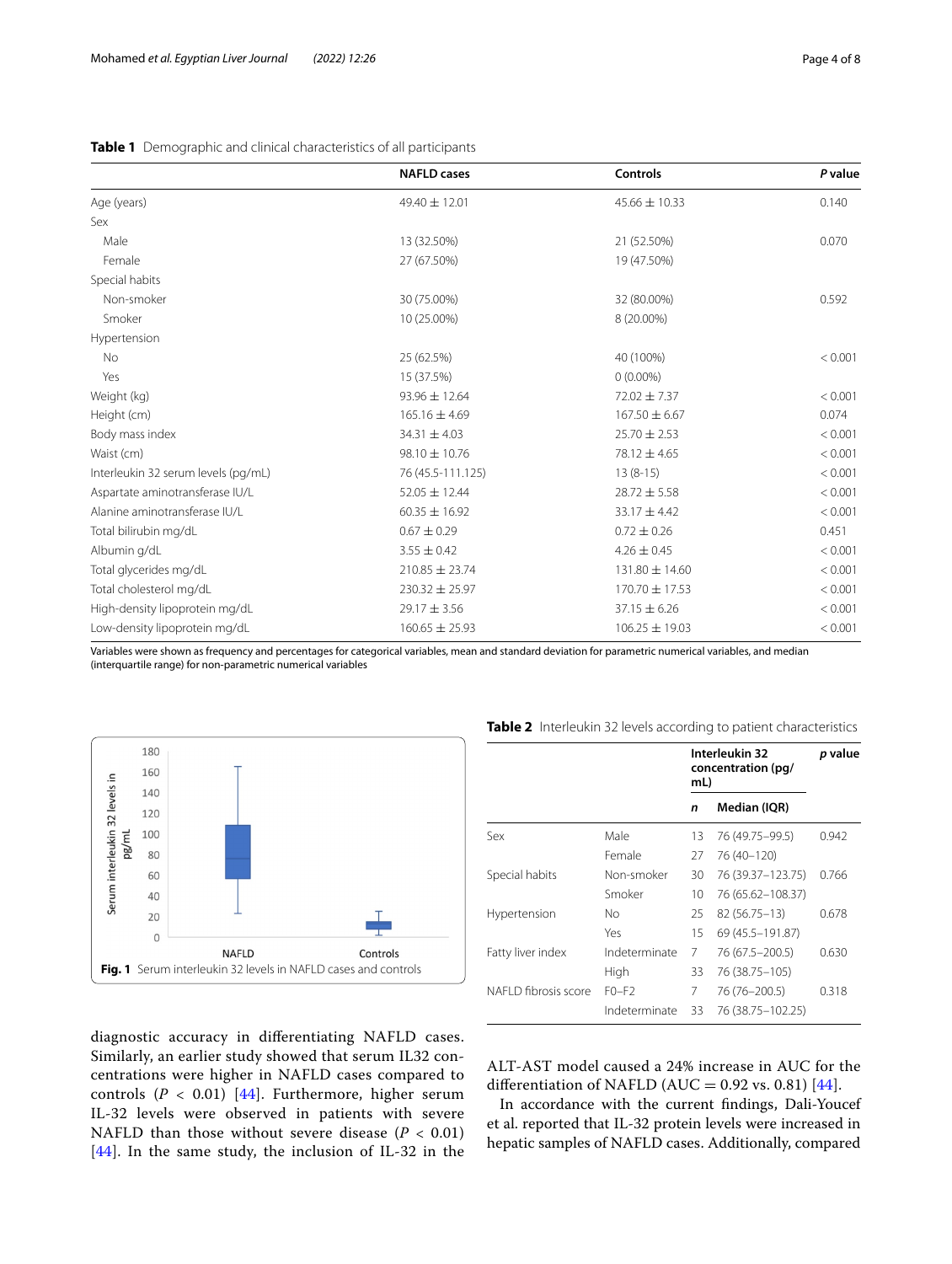<span id="page-4-0"></span>**Table 3** Correlations between interleukin 32 and other laboratory data

|                            | Serum interleukin 32 |         |  |
|----------------------------|----------------------|---------|--|
|                            | r                    | p value |  |
| Age                        | $-0.170$             | 0.294   |  |
| Weight                     | 0.087                | 0.592   |  |
| Height                     | 0.021                | 0.900   |  |
| Body mass index            | 0.058                | 0.722   |  |
| Waist                      | 0.131                | 0.421   |  |
| Aspartate aminotransferase | 0.293                | 0.067   |  |
| Alanine aminotransferase   | 0.058                | 0.724   |  |
| Total bilirubin            | 0.001                | 0.997   |  |
| Albumin                    | $-0.346$             | 0.029   |  |
| Total glycerides           | $-0.129$             | 0.427   |  |
| Total cholesterol          | 0.149                | 0.358   |  |
| High-density lipoprotein   | $-0.149$             | 0.358   |  |
| Low-density lipoprotein    | 0.172                | 0.289   |  |
| Fatty liver index          | $-0.004$             | 0.982   |  |
| NAFLD fibrosis score       | $-0.026$             | 0.875   |  |

<span id="page-4-1"></span>**Table 4** Fibrosis liver index of all participants

|                                 |                                  | <b>NAFLD cases Controls</b>            |                       | p value |
|---------------------------------|----------------------------------|----------------------------------------|-----------------------|---------|
| Fatty liver index Mean $\pm$ SD |                                  | $76.80 + 17.93$ $22.17 + 6.42$ < 0.001 |                       |         |
|                                 | Low $n$ (%)                      | $0(0.00\%)$                            | $39(97.50\%) < 0.001$ |         |
|                                 | Indeterminate 7 (17.50%)<br>n(%) |                                        | $1(2.50\%)$           |         |
|                                 | High $n$ (%)                     | 33 (82.50%) 0 (0.00%)                  |                       |         |

<span id="page-4-4"></span>

<span id="page-4-2"></span>**Table 5** NAFLD score of all participants

|                    |                                                                      | <b>NAFLD</b><br>cases     | Controls                 | <i>p</i> value |
|--------------------|----------------------------------------------------------------------|---------------------------|--------------------------|----------------|
| NAFI D<br>fibrosis | Mean $\pm$ SD                                                        | $-0.785 +$<br>0.80        | $-3.21 +$<br>0.54        | < 0.001        |
| score              | F <sub>0</sub> -F <sub>2</sub> $n$ (%)<br>Indetermi-<br>nate $n$ (%) | 7 (17.50%)<br>33 (82.50%) | 40 (100%)<br>$0(0.00\%)$ | < 0.001        |

<span id="page-4-3"></span>**Table 6** ROC curve analysis for the diagnostic performance of IL-32 for NAFLD detection

|                          |                   | Cutoff Sensitivity Specificity PPV NPV Accuracy |        |                  |  |
|--------------------------|-------------------|-------------------------------------------------|--------|------------------|--|
| interleu-pg/mL<br>kin 32 | Serum > 22.5 100% |                                                 | 87.50% | 88.9% 100% 98.2% |  |

*NPV* negative predictive value, *PPV* positive predictive value

to controls, IL-32 expression was raised 2.5-fold in the NAFLD cases  $(P < 0.001)$ , while a statistically non-signifcant increase in IL-32 expression was detected in obese patients with normal livers (1.6-fold). Dali-Youcef et al. also noticed a positive association between IL-32 and waist circumference, body mass index, aminotransferases, and NAFLD score, suggesting that this gene contributes to liver steatosis and metabolic syndrome [\[45\]](#page-6-21).

The current study is limited by the small sample size and the lack of a paired histological evaluation of NAFLD due to the invasiveness of liver biopsy. Finally, IL-32 has emerged as an adipokine with a substantial infuence on a range of human diseases including NAFLD; this infuence suggests IL-32 and its signalling pathway could be a potential therapeutic target [\[45](#page-6-21)]. Further large-scale studies should be performed to determine the molecular function of IL-32 and recognition of IL-32 interacting molecules will help achieve this goal [[64\]](#page-7-13).

## **Conclusions**

Serum IL-32 could be considered a novel non-invasive marker for NAFLD. Further investigations are warranted to verify the potential utility of IL-32 in the clinical setting.

## **Abbreviations**

ABCA1: ATP-binding cassette subfamily A member 1; ABCG1: ATP-binding cassette subfamily G member 1; ALT: Alanine aminotransferase; AST: Aspartate aminotransferase; AUC: Area under the curve; ELISA: Enzyme-linked immunosorbent assay; FFAs: Free fatty acids; IFNγ: Interferon γ; IL: Interleukin; LXRα: Lipid regulatory receptor liver X receptor α; NAFLD: Non-alcoholic fatty liver disease; NASH: Non-alcoholic steatohepatitis; NK cells: Natural killer cells; NPP: Negative predictive value; NF-κB: Nuclear factor kappa B; PPV: Positive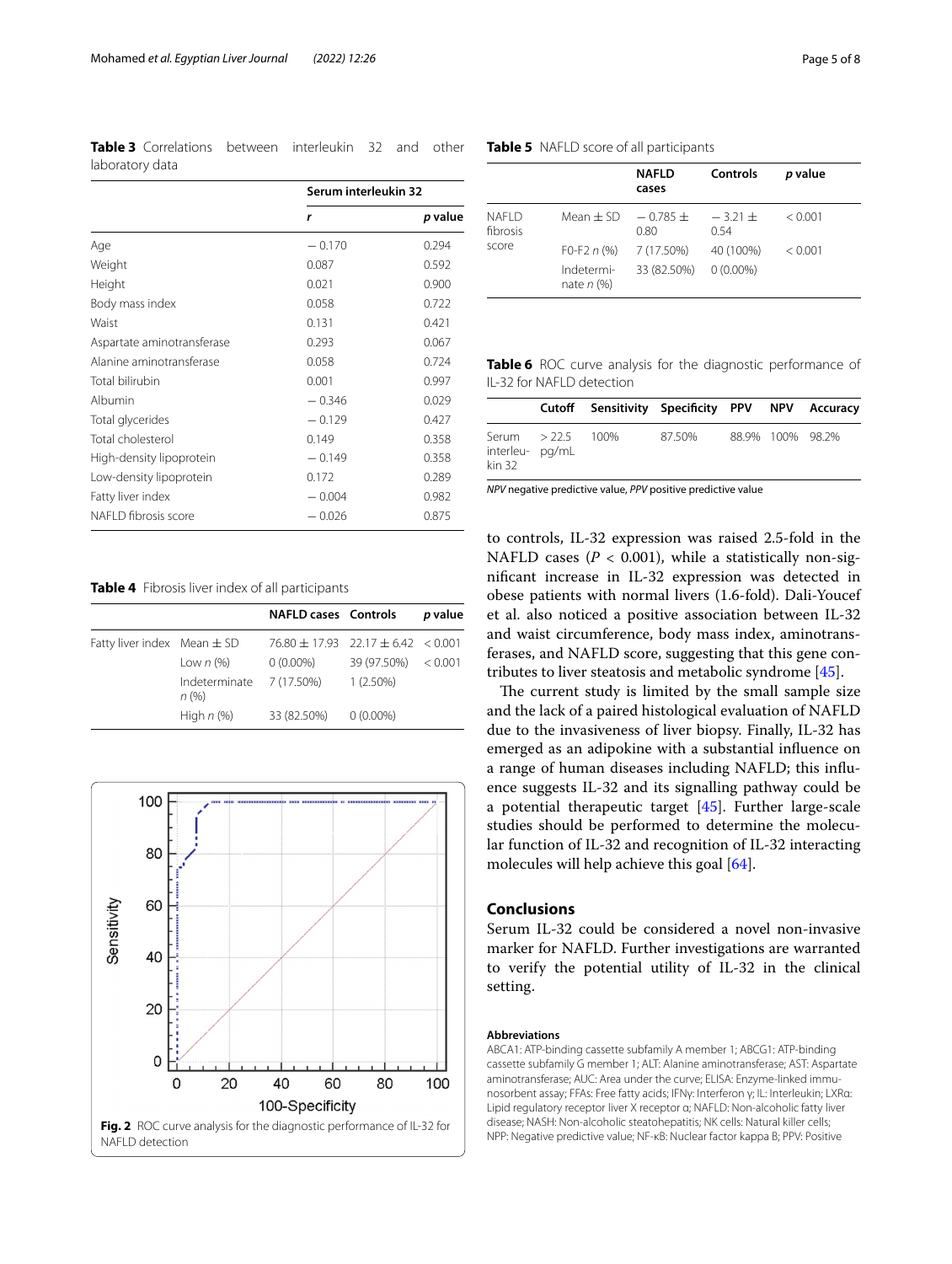predictive value; ROC: Receiver-operating characteristics curve; TNF-α: Tumour necrosis factor-α.

#### **Acknowledgements**

Not applicable

#### **Authors' contributions**

MM, SG, GM designed the research; KA participated in the acquisition of data; MM, SG, KA, GM participated in the analysis and interpretation of the data; MM, SG, KA, GM revised the article critically for important intellectual content; GM wrote the manuscript. All authors have read and approved the manuscript.

#### **Funding**

This research did not receive any specifc grant from funding agencies in the public, commercial, or not-for-proft sectors.

#### **Availability of data and materials**

The datasets used and analysed during the current study are available from the corresponding author on reasonable request.

## **Declarations**

#### **Ethics approval and consent to participate**

Approval was obtained from the Ethics Committee of the Faculty of Medicine, Ain Shams University (FWA 000017585). Informed written consent was obtained from each participant before enrollment in the study. This study was performed in accordance with the 1975 principles of the Declaration of Helsinki and its appendices.

#### **Consent for publication**

Not applicable

#### **Competing interests**

The authors declare that they have no competing interests.

#### **Author details**

<sup>1</sup>Gastroenterology and Hepatology Unit, Department of Internal Medicine, Faculty of Medicine, Ain Shams University, Cairo 11591, Egypt.<sup>2</sup> Depatment of Internal Medicine, Armed Forces College of Medicine, Cairo, Egypt.

Received: 31 December 2021 Accepted: 26 March 2022

#### **References**

- <span id="page-5-0"></span>Eslam M, Sanyal AJ, George J (2020) International Consensus Panel. MAFLD: a consensus-driven proposed nomenclature for metabolic associated fatty liver disease. Gastroenterology. 158(7):1999–2014.e1. [https://](https://doi.org/10.1053/j.gastro.2019.11.312) [doi.org/10.1053/j.gastro.2019.11.312](https://doi.org/10.1053/j.gastro.2019.11.312) PMID: 32044314
- <span id="page-5-1"></span>2. Valenti L, Pelusi S (2020) Redefning fatty liver disease classifcation in 2020. Liver Int. 40(5):1016–1017.<https://doi.org/10.1111/liv.14430> PMID: 32352234
- <span id="page-5-2"></span>3. Romeo S, Sanyal A, Valenti L (2020) Leveraging human genetics to identify potential new treatments for fatty liver disease. Cell Metab. 31(1):35–45.<https://doi.org/10.1016/j.cmet.2019.12.002> PMID: 31914377
- <span id="page-5-3"></span>4. Pelusi S, Cespiati A, Rametta R, Pennisi G, Mannisto V, Rosso C, Baselli G, Dongiovanni P, Fracanzani AL, Badiali S, Maggioni M, Craxi A, Fargion S, Prati D, Nobili V, Bugianesi E, Romeo S, Pihlajamaki J, Petta S, Valenti L (2019) Prevalence and risk factors of signifcant fbrosis in patients with nonalcoholic fatty liver without steatohepatitis. Clin Gastroenterol Hepatol. 17(11):2310–2319. e6.<https://doi.org/10.1016/j.cgh.2019.01.027> PMID: 30708111
- <span id="page-5-4"></span>5. Estes C, Anstee QM, Arias-Loste MT, Bantel H, Bellentani S, Caballeria J, Colombo M, Craxi A, Crespo J, Day CP, Eguchi Y, Geier A, Kondili LA, Kroy DC, Lazarus JV, Loomba R, Manns MP, Marchesini G, Nakajima A, Negro F, Petta S, Ratziu V, Romero-Gomez M, Sanyal A, Schattenberg JM, Tacke F, Tanaka J, Trautwein C, Wei L, Zeuzem S, Razavi H (2018) Modeling NAFLD disease burden in China, France, Germany, Italy, Japan, Spain, United Kingdom, and United States for the period 2016-2030. J

Hepatol. 69(4):896–904.<https://doi.org/10.1016/j.jhep.2018.05.036>PMID: 29886156

- <span id="page-5-5"></span>6. Banini BA, Kumar DP, Cazanave S, Seneshaw M, Mirshahi F, Santhekadur PK, Wang L, Guan HP, Oseini AM, Alonso C, Bedossa P, Koduru SV, Min HK, Sanyal AJ (2021) Identifcation of a metabolic, transcriptomic, and molecular signature of patatin-like phospholipase domain containing 3-mediated acceleration of steatohepatitis. Hepatology. 73(4):1290–1306. <https://doi.org/10.1002/hep.31609>PMID: 33131062; PMCID: PMC8046714
- Lang S, Demir M, Martin A, Jiang L, Zhang X, Duan Y, Gao B, Wisplinghoff H, Kasper P, Roderburg C, Tacke F, Stefen HM, Goeser T, Abraldes JG, Tu XM, Loomba R, Stärkel P, Pride D, Fouts DE, Schnabl B (2020) Intestinal virome signature associated with severity of nonalcoholic fatty liver disease. Gastroenterology. 159(5):1839–1852. [https://doi.org/10.1053/j.](https://doi.org/10.1053/j.gastro.2020.07.005) [gastro.2020.07.005](https://doi.org/10.1053/j.gastro.2020.07.005) PMID: 32652145; PMCID: PMC8404510.
- 8. Lang S, Schnabl B (2020) Microbiota and fatty liver disease-the known, the unknown, and the future. Cell Host Microbe 28(2):233–244. <https://doi.org/10.1016/j.chom.2020.07.007>PMID: 32791115; PMCID: PMC7467841
- <span id="page-5-6"></span>9. Trépo E, Valenti L (2020) Update on NAFLD genetics: from new variants to the clinic. J Hepatol. 72(6):1196–1209. [https://doi.org/10.1016/j.jhep.2020.](https://doi.org/10.1016/j.jhep.2020.02.020) [02.020](https://doi.org/10.1016/j.jhep.2020.02.020) PMID: 32145256
- <span id="page-5-7"></span>10. Cordeiro A, Costa R, Andrade N, Silva C, Canabrava N, Pena MJ, Rodrigues I, Andrade S, Ramalho A (2020) Does adipose tissue infammation drive the development of non-alcoholic fatty liver disease in obesity? Clin Res Hepatol Gastroenterol. 44(4):394–402. [https://doi.org/10.1016/j.clinre.](https://doi.org/10.1016/j.clinre.2019.10.001) [2019.10.001](https://doi.org/10.1016/j.clinre.2019.10.001) PMID: 32044284
- <span id="page-5-8"></span>11. Gastaldelli A, Cusi K (2019) From NASH to diabetes and from diabetes to NASH: Mechanisms and treatment options. JHEP Rep. 1(4):312–328. <https://doi.org/10.1016/j.jhepr.2019.07.002>PMID: 32039382; PMCID: PMC7001557
- <span id="page-5-9"></span>12. Lefere S, Tacke F (2019) Macrophages in obesity and non-alcoholic fatty liver disease: crosstalk with metabolism. JHEP Rep. 1(1):30–43. [https://doi.](https://doi.org/10.1016/j.jhepr.2019.02.004) [org/10.1016/j.jhepr.2019.02.004](https://doi.org/10.1016/j.jhepr.2019.02.004) PMID: 32149275; PMCID: PMC7052781
- <span id="page-5-10"></span>13. Hossain M, Kubes P (2019) Innate immune cells orchestrate the repair of sterile injury in the liver and beyond. Eur J Immunol. 49(6):831–841. <https://doi.org/10.1002/eji.201847485>PMID: 31001813
- <span id="page-5-11"></span>14. Fricker ZP, Pedley A, Massaro JM, Vasan RS, Hofmann U, Benjamin EJ, Long MT (2019) Liver fat is associated with markers of infammation and oxidative stress in analysis of data from the framingham heart study. Clin Gastroenterol Hepatol. 17(6):1157–1164.e4. [https://doi.org/10.1016/j.cgh.](https://doi.org/10.1016/j.cgh.2018.11.037) [2018.11.037](https://doi.org/10.1016/j.cgh.2018.11.037) PMID: 30476583; PMCID: PMC6475462
- 15. Auguet T, Bertran L, Binetti J, Aguilar C, Martínez S, Sabench F, Lopez-Dupla JM, Porras JA, Riesco D, Del Castillo D, Richart C (2020) Relationship between IL-8 circulating levels and TLR2 hepatic expression in women with morbid obesity and nonalcoholic steatohepatitis. Int J Mol Sci. 21(11):4189.<https://doi.org/10.3390/ijms21114189> PMID: 32545403; PMCID: PMC7312372
- 16. Darmadi D, Ruslie RH (2021) Association between serum interleukin (IL)-12 level and severity of non-alcoholic fatty liver disease (NAFLD). Rom J Intern Med. 59(1):66–72. <https://doi.org/10.2478/rjim-2020-0029>PMID: 33055315
- 17. Flisiak-Jackiewicz M, Bobrus-Chociej A, Tarasów E, Wojtkowska M, Białokoz-Kalinowska I, Lebensztejn DM (2018) Predictive role of interleukin-18 in liver steatosis in obese children. Can J Gastroenterol Hepatol. 2018:3870454.<https://doi.org/10.1155/2018/3870454>PMID: 29854715; PMCID: PMC5944203
- <span id="page-5-12"></span>18. Shoji H, Yoshio S, Mano Y, Kumagai E, Sugiyama M, Korenaga M, Arai T, Itokawa N, Atsukawa M, Aikata H, Hyogo H, Chayama K, Ohashi T, Ito K, Yoneda M, Nozaki Y, Kawaguchi T, Torimura T, Abe M, Hiasa Y, Fukai M, Kamiyama T, Taketomi A, Mizokami M, Kanto T (2016) Interleukin-34 as a fbroblast-derived marker of liver fbrosis in patients with non-alcoholic fatty liver disease. Sci Rep. 6:28814.<https://doi.org/10.1038/srep28814> PMID: 27363523; PMCID: PMC4929441
- <span id="page-5-13"></span>19. Kim SH, Han SY, Azam T, Yoon DY, Dinarello CA (2005) Interleukin-32: a cytokine and inducer of TNF alpha. Immunity. 22(1):131–142. [https://doi.](https://doi.org/10.1016/j.immuni.2004.12.003) [org/10.1016/j.immuni.2004.12.003](https://doi.org/10.1016/j.immuni.2004.12.003) PMID: 15664165
- <span id="page-5-14"></span>20. Zavidij O, Haradhvala NJ, Mouhieddine TH, Sklavenitis-Pistofdis R, Cai S, Reidy M, Rahmat M, Flaifel A, Ferland B, Su NK, Agius MP, Park J, Manier S, Bustoros M, Huynh D, Capelletti M, Berrios B, Liu CJ, He MX, Braggio E, Fonseca R, Maruvka Y, Guerriero JL, Goldman M, van Allen E, McCarroll SA, Azzi J, Getz G, Ghobrial IM (2020) Single-cell RNA sequencing reveals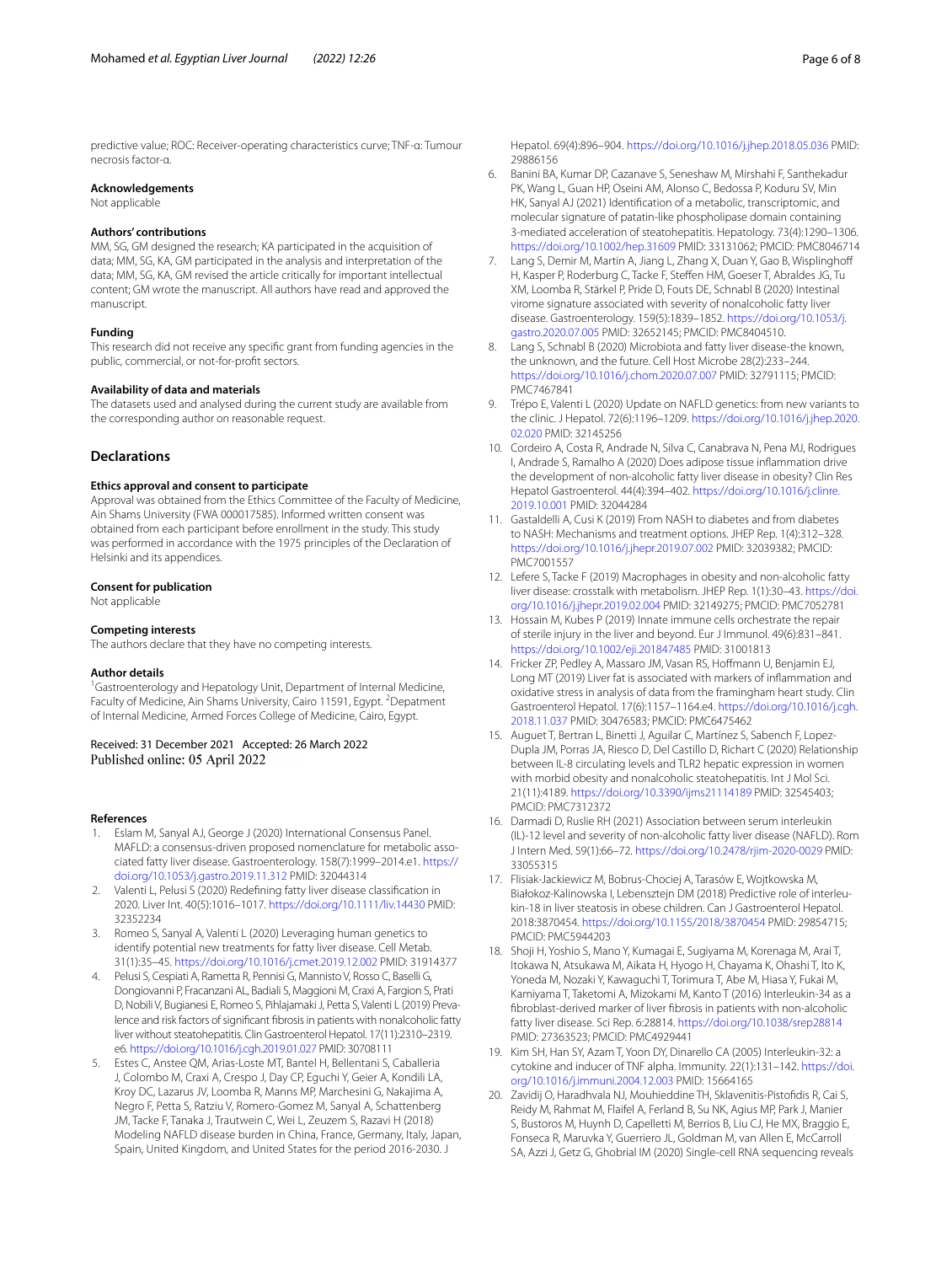compromised immune microenvironment in precursor stages of multiple myeloma. Nat Cancer. 1(5):493–506. [https://doi.org/10.1038/s43018-020-](https://doi.org/10.1038/s43018-020-0053-3) [0053-3](https://doi.org/10.1038/s43018-020-0053-3) PMID: 33409501; PMCID: PMC7785110

- <span id="page-6-0"></span>21. Kallionpää H, Somani J, Tuomela S, Ullah U, de Albuquerque R, Lönnberg T, Komsi E, Siljander H, Honkanen J, Härkönen T, Peet A, Tillmann V, Chandra V, Anagandula MK, Frisk G, Otonkoski T, Rasool O, Lund R, Lähdesmäki H, Knip M, Lahesmaa R (2019) Early detection of peripheral blood cell signature in children developing β-cell autoimmunity at a young age. Diabetes. 68(10):2024–2034. <https://doi.org/10.2337/db19-0287> PMID: 31311800
- <span id="page-6-1"></span>22. Hong JT, Son DJ, Lee CK, Yoon DY, Lee DH, Park MH (2017) Interleukin 32, infammation and cancer. Pharmacol Ther. 174:127–137. [https://doi.org/](https://doi.org/10.1016/j.pharmthera.2017.02.025) [10.1016/j.pharmthera.2017.02.025](https://doi.org/10.1016/j.pharmthera.2017.02.025) PMID: 28223235
- <span id="page-6-2"></span>23. Sloot YJE, Smit JW, Joosten LAB, Netea-Maier RT (2018) Insights into the role of IL-32 in cancer. Semin Immunol. 38:24–32. [https://doi.org/10.](https://doi.org/10.1016/j.smim.2018.03.004) [1016/j.smim.2018.03.004](https://doi.org/10.1016/j.smim.2018.03.004) PMID: 29747940
- <span id="page-6-3"></span>24. Kobayashi H, Lin PC (2009) Molecular characterization of IL-32 in human endothelial cells. Cytokine. 46(3):351–358. [https://doi.org/10.1016/j.cyto.](https://doi.org/10.1016/j.cyto.2009.03.007) [2009.03.007](https://doi.org/10.1016/j.cyto.2009.03.007) PMID: 19364659; PMCID: PMC2704890
- <span id="page-6-4"></span>25. Meyer N, Zimmermann M, Bürgler S, Bassin C, Woehrl S, Moritz K, Rhyner C, Indermitte P, Schmid-Grendelmeier P, Akdis M, Menz G, Akdis CA (2010) IL-32 is expressed by human primary keratinocytes and modulates keratinocyte apoptosis in atopic dermatitis. J Allergy Clin Immunol. 125(4):858–865.e10. <https://doi.org/10.1016/j.jaci.2010.01.016>PMID: 20227751
- <span id="page-6-5"></span>26. Zahoor M, Westhrin M, Aass KR, Moen SH, Misund K, Psonka-Antonczyk KM, Giliberto M, Buene G, Sundan A, Waage A, Sponaas AM, Standal T (2017) Hypoxia promotes IL-32 expression in myeloma cells, and high expression is associated with poor survival and bone loss. Blood Adv. 1(27):2656–2666. <https://doi.org/10.1182/bloodadvances.2017010801> PMID: 29296919; PMCID: PMC5745138
- <span id="page-6-6"></span>27. Park JS, Lee S, Jeong AL, Han S, Ka HI, Lim JS, Lee MS, Yoon DY, Lee JH, Yang Y (2015) Hypoxia-induced IL-32β increases glycolysis in breast cancer cells. Cancer Lett. 356(2 Pt B):800–808. [https://doi.org/10.1016/j.](https://doi.org/10.1016/j.canlet.2014.10.030) [canlet.2014.10.030](https://doi.org/10.1016/j.canlet.2014.10.030) PMID: 25449783
- <span id="page-6-7"></span>28. Dos Santos JC, Heinhuis B, Gomes RS, Damen MS, Real F, Mortara RA, Keating ST, Dinarello CA, Joosten LA, Ribeiro-Dias F (2017) Cytokines and microbicidal molecules regulated by IL-32 in THP-1-derived human macrophages infected with New World Leishmania species. PLoS Negl Trop Dis. 11(2):e0005413.<https://doi.org/10.1371/journal.pntd.0005413> PMID: 28241012; PMCID: PMC5344527
- <span id="page-6-8"></span>29. Wen S, Hou Y, Fu L, Xi L, Yang D, Zhao M, Qin Y, Sun K, Teng Y, Liu M (2019) Cancer-associated fbroblast (CAF)-derived IL32 promotes breast cancer cell invasion and metastasis via integrin β3-p38 MAPK signalling. Cancer Lett. 442:320–332.<https://doi.org/10.1016/j.canlet.2018.10.015>PMID: 30391782
- <span id="page-6-9"></span>30. Nakayama M, Niki Y, Kawasaki T, Takeda Y, Ikegami H, Toyama Y, Miyamoto T (2013) IL-32-PAR2 axis is an innate immunity sensor providing alternative signaling for LPS-TRIF axis. Sci Rep. 3:2960. [https://doi.org/10.1038/](https://doi.org/10.1038/srep02960) [srep02960](https://doi.org/10.1038/srep02960) PMID: 24129891; PMCID: PMC3797434
- <span id="page-6-10"></span>31. Damen MSMA, Dos Santos JC, Hermsen R, Adam van der Vliet J, Netea MG, Riksen NP, Dinarello CA, Joosten LAB, Heinhuis B (2018) Interleukin-32 upregulates the expression of ABCA1 and ABCG1 resulting in reduced intracellular lipid concentrations in primary human hepatocytes. Atherosclerosis. 271:193–202. [https://doi.org/10.1016/j.atherosclerosis.](https://doi.org/10.1016/j.atherosclerosis.2018.02.027) [2018.02.027](https://doi.org/10.1016/j.atherosclerosis.2018.02.027) PMID: 29524862
- <span id="page-6-11"></span>32. Paz H, Tsoi J, Kalbasi A, Grasso CS, McBride WH, Schaue D, Butterfeld LH, Maurer DM, Ribas A, Graeber TG, Economou JS (2019) Interleukin 32 expression in human melanoma. J Transl Med. 17(1):113. [https://doi.org/](https://doi.org/10.1186/s12967-019-1862-y) [10.1186/s12967-019-1862-y](https://doi.org/10.1186/s12967-019-1862-y) PMID: 30953519; PMCID: PMC6449995
- <span id="page-6-12"></span>33. Crinier A, Milpied P, Escalière B, Piperoglou C, Galluso J, Balsamo A, Spinelli L, Cervera-Marzal I, Ebbo M, Girard-Madoux M, Jaeger S, Bollon E, Hamed S, Hardwigsen J, Ugolini S, Vély F, Narni-Mancinelli E, Vivier E (2018) Highdimensional single-cell analysis identifes organ-specifc signatures and conserved NK cell subsets in humans and mice. Immunity. 49(5):971–986. e5. <https://doi.org/10.1016/j.immuni.2018.09.009>PMID: 30413361; PMCID: PMC6269138
- <span id="page-6-13"></span>34. Ribeiro-Dias F, Saar Gomes R, de Lima Silva LL, Dos Santos JC, Joosten LA (2017) Interleukin 32: a novel player in the control of infectious diseases. J Leukoc Biol. 101(1):39–52.<https://doi.org/10.1189/jlb.4RU0416-175RR> PMID: 27793959
- <span id="page-6-14"></span>35. Masson N, Keeley TP, Giuntoli B, White MD, Puerta ML, Perata P, Hopkinson RJ, Flashman E, Licausi F, Ratclife PJ (2019) Conserved N-terminal cysteine dioxygenases transduce responses to hypoxia in animals and plants. Science. 365(6448):65–69.<https://doi.org/10.1126/science.aaw0112>PMID: 31273118; PMCID: PMC6715447
- <span id="page-6-15"></span>36. Fadaei R, Bagheri N, Heidarian E, Nouri A, Hesari Z, Moradi N, Ahmadi A, Ahmadi R (2020) Serum levels of IL-32 in patients with type 2 diabetes mellitus and its relationship with TNF-α and IL-6. Cytokine. 125:154832. <https://doi.org/10.1016/j.cyto.2019.154832>PMID: 31479874
- <span id="page-6-16"></span>37. Jeong HJ, Shin SY, Oh HA, Kim MH, Cho JS, Kim HM (2011) IL-32 up-regulation is associated with infammatory cytokine production in allergic rhinitis. J Pathol. 224(4):553–563.<https://doi.org/10.1002/path.2899>PMID: 21598250
- <span id="page-6-17"></span>38. Gasiuniene E, Lavinskiene S, Sakalauskas R, Sitkauskiene B (2016) Levels of IL-32 in serum, induced sputum supernatant, and bronchial lavage fuid of patients with chronic obstructive pulmonary disease. COPD. 13(5):569–575. <https://doi.org/10.3109/15412555.2016.1145201>PMID: 27018873
- <span id="page-6-18"></span>39. Kwon OC, Ghang B, Lee EJ, Hong S, Lee CK, Yoo B, Kim S, Kim YG (2019) Interleukin-32γ: Possible association with the activity and development of nephritis in patients with systemic lupus erythematosus. Int J Rheum Dis. 22(7):1305–1311.<https://doi.org/10.1111/1756-185X.13550> PMID: 30941928
- <span id="page-6-19"></span>40. Joosten LA, Netea MG, Kim SH, Yoon DY, Oppers-Walgreen B, Radstake TR, Barrera P, van de Loo FA, Dinarello CA, van den Berg WB (2006) IL-32, a proinfammatory cytokine in rheumatoid arthritis. Proc Natl Acad Sci U S A. 103(9):3298–3303.<https://doi.org/10.1073/pnas.0511233103> PMID: 16492735; PMCID: PMC1413916
- <span id="page-6-20"></span>41. Moschen AR, Fritz T, Clouston AD, Rebhan I, Bauhofer O, Barrie HD, Powell EE, Kim SH, Dinarello CA, Bartenschlager R, Jonsson JR, Tilg H (2011) Interleukin-32: a new proinfammatory cytokine involved in hepatitis C virusrelated liver infammation and fbrosis. Hepatology. 53(6):1819–1829. <https://doi.org/10.1002/hep.24285>PMID: 21381070
- 42. Kim DH, Park ES, Lee AR, Park S, Park YK, Ahn SH, Kang HS, Won JH, Ha YN, Jae B, Kim DS, Chung WC, Song MJ, Kim KH, Park SH, Kim SH, Kim KH (2018) Intracellular interleukin-32γ mediates antiviral activity of cytokines against hepatitis B virus. Nat Commun. 9(1):3284. [https://doi.org/10.1038/](https://doi.org/10.1038/s41467-018-05782-5) [s41467-018-05782-5](https://doi.org/10.1038/s41467-018-05782-5) PMID: 30115930; PMCID: PMC6095909
- 43. Liu B, Ma X, Wang Q, Luo S, Zhang L, Wang W, Fu Y, Allain JP, Li C, Li T (2020) Marmoset viral hepatic infammation induced by hepatitis c virus core protein via IL-32. Front Cell Infect Microbiol. 10:135. [https://doi.org/](https://doi.org/10.3389/fcimb.2020.00135) [10.3389/fcimb.2020.00135](https://doi.org/10.3389/fcimb.2020.00135) PMID: 32373543; PMCID: PMC7186372
- <span id="page-6-26"></span>44. Baselli GA, Dongiovanni P, Rametta R, Meroni M, Pelusi S, Maggioni M, Badiali S, Pingitore P, Maurotti S, Montalcini T, Taliento AE, Prati D, Rossi G, Fracanzani AL, Mancina RM, Romeo S, Valenti L (2020) Liver transcriptomics highlights interleukin-32 as novel NAFLD-related cytokine and candidate biomarker. Gut. 69(10):1855–1866. [https://doi.org/10.1136/](https://doi.org/10.1136/gutjnl-2019-319226) [gutjnl-2019-319226](https://doi.org/10.1136/gutjnl-2019-319226) PMID: 32001554; PMCID: PMC7497582
- <span id="page-6-21"></span>45. Dali-Youcef N, Vix M, Costantino F, El-Saghire H, Lhermitte B, Callari C, D'Agostino J, Perretta S, Paveliu S, Gualtierotti M, Dumeny E, Oudot MA, Jaulin A, Dembélé D, Zeisel MB, Tomasetto C, Baumert TF, Dofoël M (2019) Interleukin-32 contributes to human nonalcoholic fatty liver disease and insulin resistance. Hepatol Commun. 3(9):1205–1220. [https://](https://doi.org/10.1002/hep4.1396) [doi.org/10.1002/hep4.1396](https://doi.org/10.1002/hep4.1396) PMID: 31497742; PMCID: PMC6719754
- <span id="page-6-22"></span>46. Suga H, Sugaya M, Miyagaki T, Kawaguchi M, Fujita H, Asano Y, Tada Y, Kadono T, Sato S (2014) The role of IL-32 in cutaneous T-cell lymphoma. J Invest Dermatol. 134(5):1428–1435.<https://doi.org/10.1038/jid.2013.488> PMID: 24226419
- <span id="page-6-23"></span>47. Heinhuis B, Koenders MI, van Riel PL, van de Loo FA, Dinarello CA, Netea MG, van den Berg WB, Joosten LA (2011) Tumour necrosis factor alphadriven IL-32 expression in rheumatoid arthritis synovial tissue amplifes an infammatory cascade. Ann Rheum Dis. 70(4):660–667. [https://doi.org/10.](https://doi.org/10.1136/ard.2010.139196) [1136/ard.2010.139196](https://doi.org/10.1136/ard.2010.139196) Epub 2010 Dec 27. PMID: 21187297
- <span id="page-6-24"></span>48. Catalán V, Gómez-Ambrosi J, Rodríguez A, Ramírez B, Valentí V, Moncada R, Landecho MF, Silva C, Salvador J, Frühbeck G (2016) Increased interleukin-32 levels in obesity promote adipose tissue infammation and extracellular matrix remodeling: effect of weight loss. Diabetes. 65(12):3636–3648. <https://doi.org/10.2337/db16-0287>PMID: 27630206
- <span id="page-6-25"></span>49. Smith AJ, Toledo CM, Wietgrefe SW, Duan L, Schacker TW, Reilly CS, Haase AT (2011) The immunosuppressive role of IL-32 in lymphatic tissue during